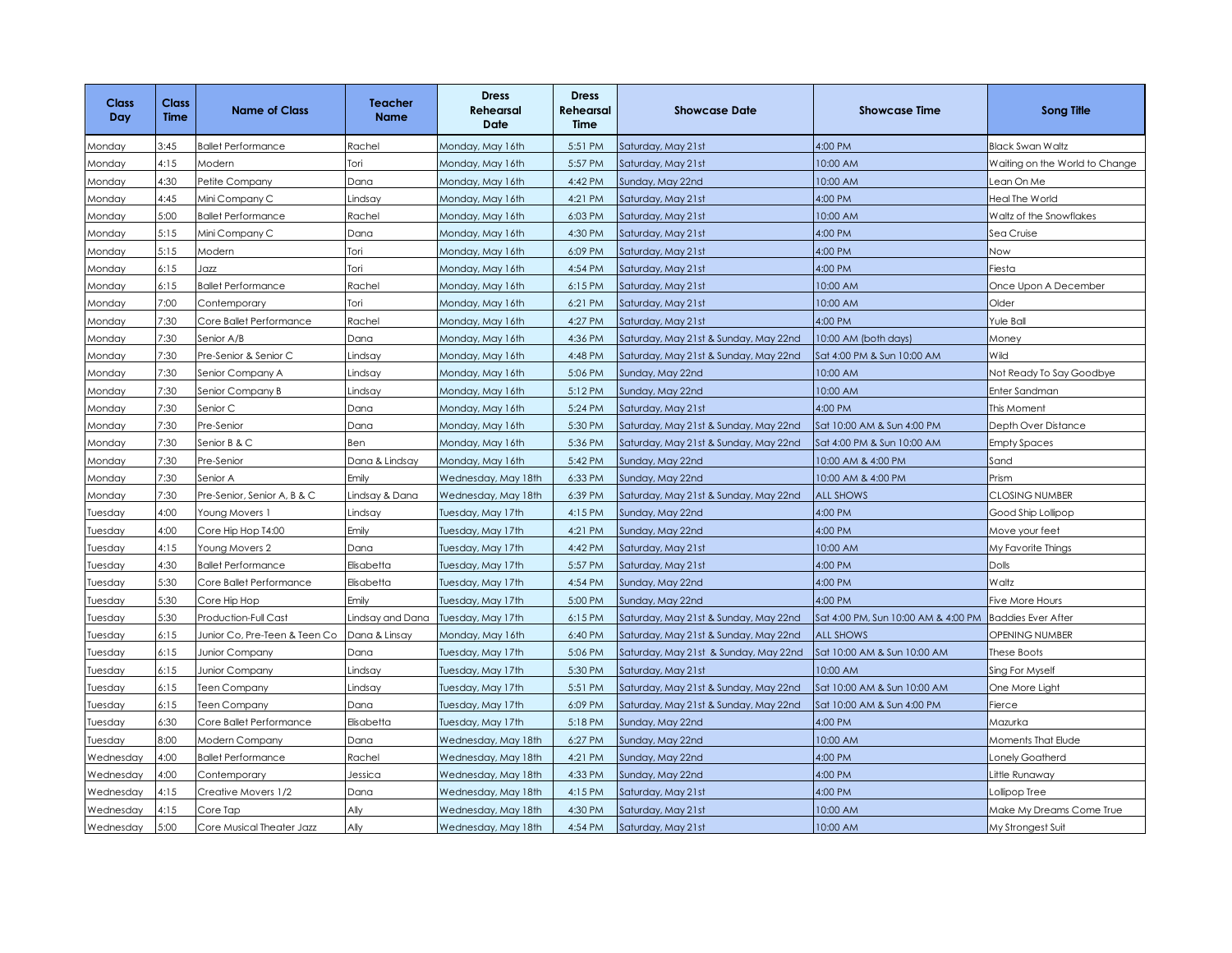| Wednesday | 5:00  | Mini Company B                | Dana    | Wednesday, May 18th | 5:00 PM | Sunday, May 22nd                      | 4:00 PM             | <b>Mermaid Party</b>   |
|-----------|-------|-------------------------------|---------|---------------------|---------|---------------------------------------|---------------------|------------------------|
| Wednesday | 5:00  | Mini Company B                | Dana    | Wednesday, May 18th | 5:24 PM | Sunday, May 22nd                      | 4:00 PM             | Always & Forever       |
| Wednesday | 5:15  | <b>Ballet Performance</b>     | Rachel  | Wednesday, May 18th | 5:12 PM | Sunday, May 22nd                      | 4:00 PM             | We Insist              |
| Wednesday | 5:45  | Core Contemporary             | Jessica | Wednesday, May 18th | 5:30 PM | Sunday, May 22nd                      | 10:00 AM            | July                   |
| Wednesday | 6:45  | Contemporary                  | Jessica | Wednesday, May 18th | 5:45 PM | Saturday, May 21st                    | 4:00 PM             | Stadium Pow Wow        |
| Wednesday | 6:45  | <b>Ballet Performance</b>     | Rachel  | Wednesday, May 18th | 5:51 PM | Sunday, May 22nd                      | MA 00:01            | Masquerade             |
| Wednesday | 7:15  | Core Hip Hop                  | Tessa   | Wednesday, May 18th | 6:03 PM | Sunday, May 22nd                      | 10:00 AM            | Elevate                |
| Wednesday | 8:00  | <b>Ballet Performance</b>     | Rachel  | Wednesday, May 18th | 6:09 PM | Saturday, May 21st                    | 4:00 PM             | Retribution            |
| Wednesday | 8:00  | Contemporary                  | Jessica | Wednesday, May 18th | 6:15 PM | Sunday, May 22nd                      | 10:00 AM            | Gowing Up              |
| Wednesday | 8:15  | Teen Hip Hop Company          | Tessa   | Wednesday, May 18th | 6:21 PM | Sunday, May 22nd                      | MA 00:01            | Vibin'                 |
| Thursday  | 4:00  | Creative Movers 1/2           | Emily   | Tuesday, May 17th   | 4:33 PM | Sunday, May 22nd                      | 4:00 PM             | .O.V.E                 |
| Thursday  | 4:15  | Young Movers 2                | Lindsay | Monday, May 16th    | 4:15 PM | Sunday, May 22nd                      | 4:00 PM             | Super Girl             |
| Thursday  | 4:15  | Core Jazz                     | Mariel  | Wednesday, May 18th | 4:36 PM | Sunday, May 22nd                      | 4:00 PM             | Won't                  |
| Thursday  | 5:15  | Jazz                          | Mariel  | Monday, May 16th    | 6:27 PM | Saturday, May 21st                    | 10:00 AM            | Knock on Wood          |
| Thursday  | 6:00  | Petite Company                | .indsay | Monday, May 16th    | 5:00 PM | Sunday, May 22nd                      | 10:00 AM            | Vacation               |
| Thursday  | 7:00  | Pre-Teen Company              | Dana    | Tuesday, May 17th   | 5:42 PM | Saturday, May 21st & Sunday, May 22nd | 4:00 PM (both days) | Twinkle                |
| Thursday  | 7:00  | Pre-Teen Company              | Lindsay | Tuesday, May 17th   | 6:03 PM | Saturday, May 21st & Sunday, May 22nd | 4:00 PM (both days) | Feels So Good          |
| Thursday  | 7:45  | Junior Hip Hop Company        | Emily   | Tuesday, May 17th   | 5:12 PM | Sunday, May 22nd                      | 4:00 PM             | Tick Tick boom         |
| Thursday  | 12:15 | Creative Movers/Tiny Tumblers | Emily   | Tuesday, May 17th   | 5:36 PM | Saturday, May 21st                    | 4:00 PM             | Magic Tutu             |
| Friday    | 4:00  | Core Jazz                     | Mariel  | Wednesday, May 18th | 4:48 PM | Saturday, May 21st                    | MA 00:01            | Faith                  |
| Friday    | 4:15  | Mini Company A                | .indsay | Tuesday, May 17th   | 4:27 PM | Saturday, May 21st                    | MA 00:01            | Everybody Cruise       |
| Friday    | 4:15  | Mini Company A                | Lindsay | Tuesday, May 17th   | 4:30 PM | Saturday, May 21st                    | 10:00 AM            | Dream Sweetly          |
| Friday    | 5:00  | Jazz                          | Mariel  | Wednesday, May 18th | 5:36 PM | Sunday, May 22nd                      | 4:00 PM             | We got the beat        |
| Friday    | 5:45  | Jazz                          | Mariel  | Monday, May 16th    | 5:18 PM | Sunday, May 22nd                      | MA 00:01            | It's Alright           |
| Friday    | 6:30  | <b>Ballet Performance</b>     | Shayla  | Monday, May 16th    | 4:33 PM | Sunday, May 22nd                      | 10:00 AM            | Chéries de Paris       |
| Friday    | 6:30  | Jazz                          | Mariel  | Monday, May 16th    | 6:33 PM | Saturday, May 21st                    | 10:00 AM & 4:00 PM  | Grandpa's Groove       |
| Friday    | 7:00  | Mini Tap Company              | Ally    | Wednesday, May 18th | 5:57 PM | Saturday, May 21st                    | 4:00 PM             | Thunderbird            |
| Saturday  | 9:30  | Creative Movers 1             | Emily   | Tuesday, May 17th   | 4:48 PM | Sunday, May 22nd                      | 10:00 AM            | <b>Baby Take A Bow</b> |
| Saturday  | 10:00 | Tap                           | Ally    | Wednesday, May 18th | 4:27 PM | Saturday, May 21st                    | MA 00:01            | Addicted to Bass       |
| Saturday  | 10:15 | Young Movers 1                | Emily   | Tuesday, May 17th   | 5:24 PM | Saturday, May 21st                    | 10:00 AM            | Pixie Dust             |
| Saturday  | 10:45 | Junior Tap Company            | Ally    | Wednesday, May 18th | 4:42 PM | Saturday, May 21st                    | MA 00:01            | Sing Sing Sing         |
| Saturday  | 11:15 | Creative Movers 2             | Emily   | Tuesday, May 17th   | 4:36 PM | Saturday, May 21st                    | MA 00:01            | <b>Butterfly</b>       |
| Saturday  | 11:30 | Tap                           | Ally    | Wednesday, May 18th | 5:06 PM | Saturday, May 21st                    | 4:00 PM             | Beggin'                |
| Saturday  | 12:15 | Senior Tap Company            | Ally    | Wednesday, May 18th | 5:18 PM | Saturday, May 21st                    | 4:00 PM             | In The Mood            |